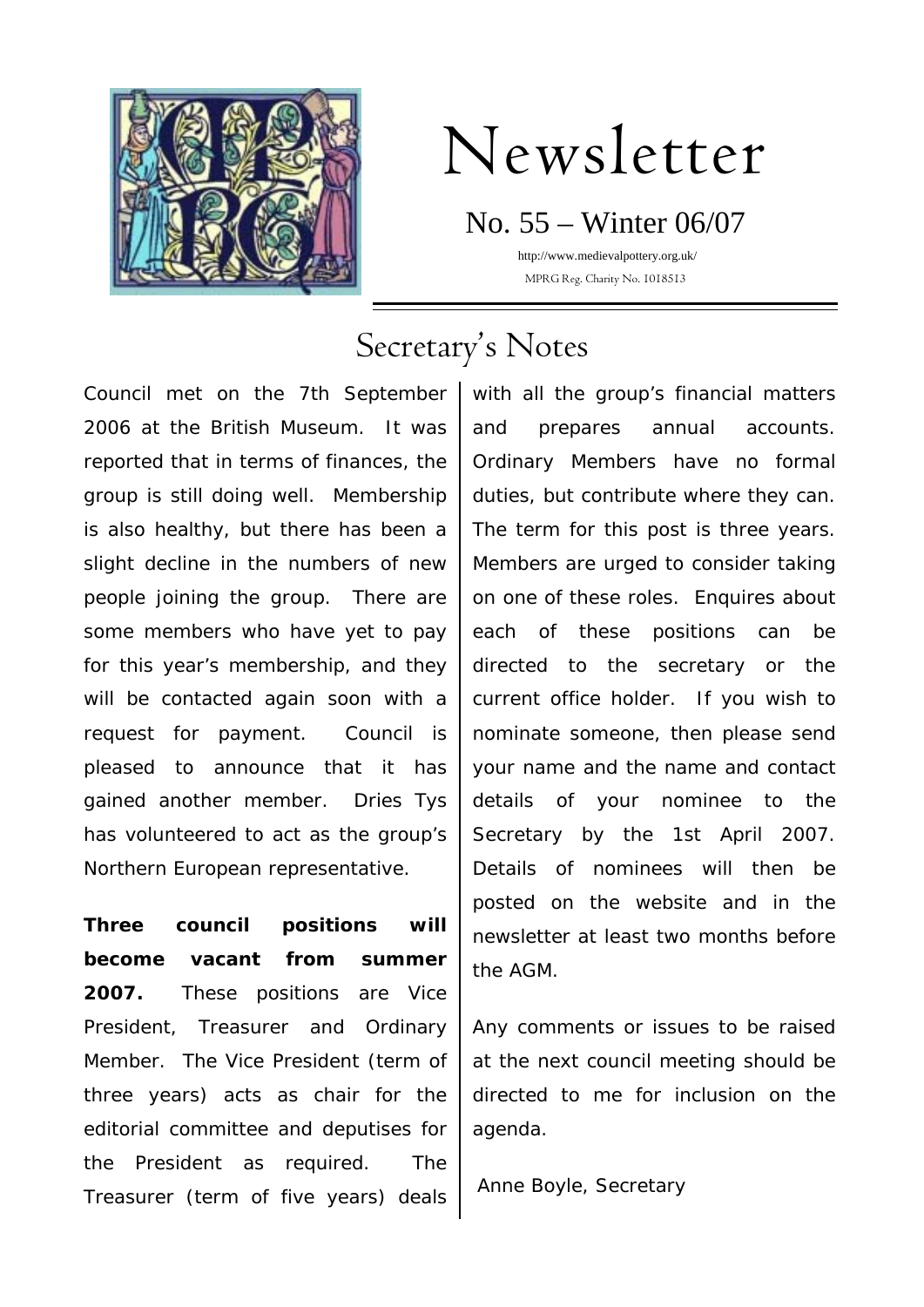## Ceramic Production Centres in Europe, Krakow 23rd September 2006

**Pietro Riavez** (Italy) 13th Century Pottery in Italy: Production Centres and Mediterranean exports

**Marta Caroscio** (Italy) – Crossing cultures - the Spanish production centres of Andalusia and Valencia and their effect on the first tin-glazed pottery production in Tuscany

**Irene Trombetta** (Italy) - Slip-ware production in Tuscany from Renaissance up to the 18th century.

**Maciek Trzeciecki** (Poland) – the present state and future perspectives of medieval pottery research in Poland.

**Derek Hall** (Secretary, CPCE Scotland) – Summary and lead discussion; Connection and Innovation

Why is the concept of a European database so important? What can it tell us about connections and links across Europe in the past? How can we make sure that it is of relevance to the European community in the 21<sup>st</sup> **Century** 

#### **Summary of proceedings**

Following four excellent presentations by Pietro Riavez, Marta Caroscio, Irene Trombetta (all of Italy) and Maciej Trzeciecki (Poland) I gave a short round up of the current state of play with the project and our aims and ambitions. There then followed a very useful discussion of European funding opportunities which was aided immensely by the presence of Professor Andre Buko (Poland) and Professor Sauro Gelichi (Italy). It was felt that the main reasons for our



Rynek Glowny, Main Market Square, Krakow

failure with e-content plus was the fact that the bid was seen as being led by a 'rich' country (the UK) and the inherent difficulties in trying to get funding for a three year project. It was suggested that we should consider applying for a 1 year project in the first instance involving maybe three countries that could be led by a country that would not be regarded as being 'rich', i.e. someone from the likes of Poland, the Czech Republic, Estonia, Lithuania, Croatia, Hungary, Slovakia, Slovenia, Romania, Bulgaria, Latvia. This could then be repeated on a yearly basis, this is apparently the way that several people have got European funding.

#### **A way forward?**

The call is about to go out for Culture 2007 <http://www.culture2007.info/> and I would like to suggest that we try for funding from this source. I would be grateful for any views on the concept of applying for 1 years grant aid for a few countries at a time whilst pointing out that this would mean that the project would take a long time to complete if we were only to apply for European funds.

Derek Hall, CPCE, Perth, Scotland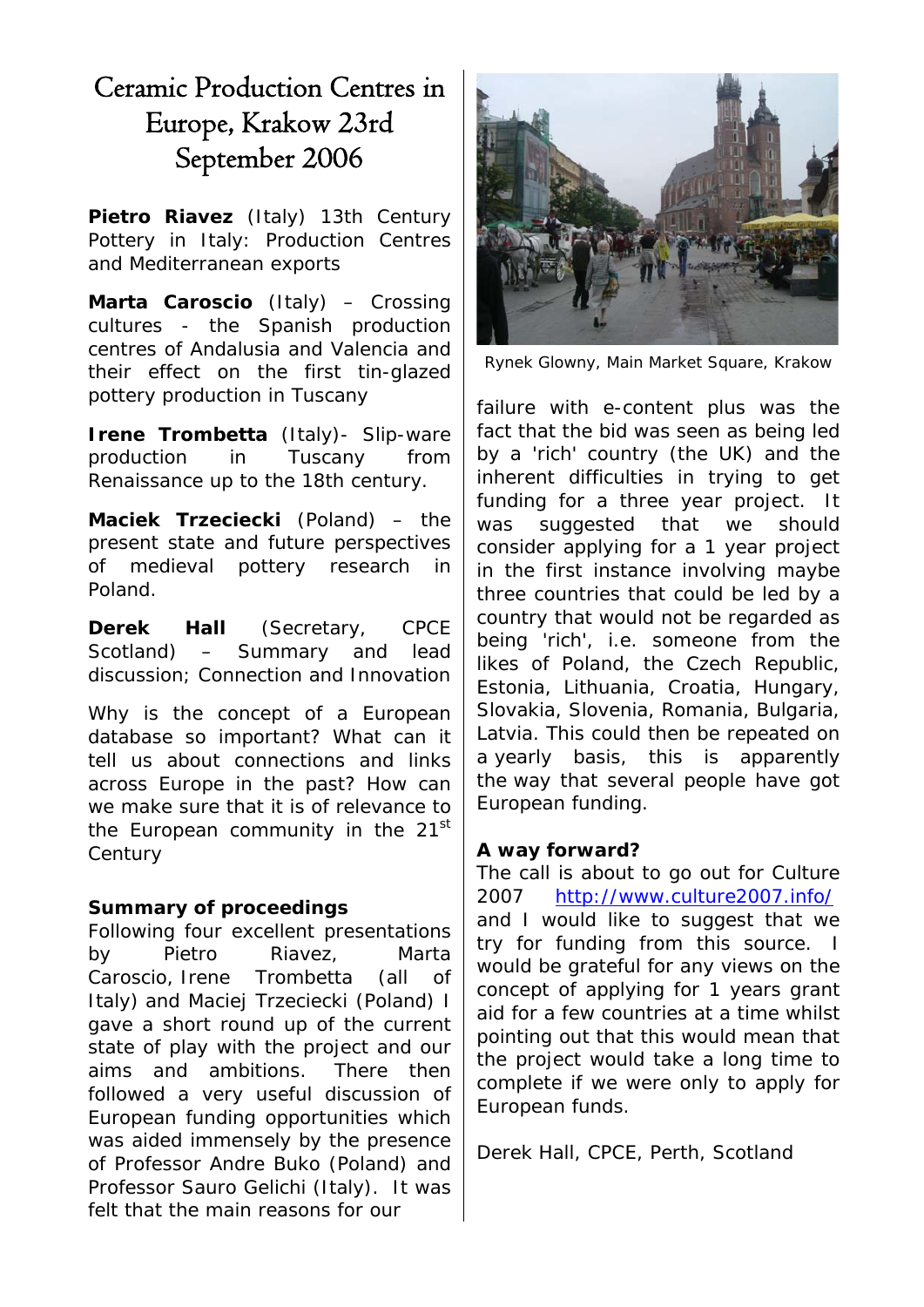## Scottish Regional Group Report



Pottery on display at Melrose Abbey, Scottish Borders

#### **Scottish White Gritty ware production site in Fife?**

Recent assessment of material from an evaluation at Coaltown of Wemyss in Fife by AOC Archaeology Ltd has identified the presence of fragments of at least one kiln prop. Recommendations for further excavation in advance of development have been made to the local authority archaeologist.

#### **Scottish Redware sourcing**

This years Historic Scotland funded sourcing project has involved George Haggarty and Derek Hall visiting museums at Historic Scotland properties in care to assess for the presence of material that they might wish to sample. They have concentrated initially on looking for assemblages of tile from the major monastic houses of Melrose, Glenluce, Dryburgh and Jedburgh.

#### **Perth High Street pottery**

Work is continuing on the preparation of a final report on the important assemblage of pottery from the excavations at 75 High Street, Perth

(1975-77). George Haggarty and Derek Hall are organising the laying out of the whole assemblage in Perth museum to double check fabric identifications and the site phasing.

#### **A gazetteer and summary of French pottery in Scotland c1150- 1650**

George Haggarty's seminal study of French imported pottery in Scotland was launched recently at this years Tayside and Fife Archaeological Conference in Perth, it is currently available on CD in the back of Volume 12 of the TAFAC journal (price £12.50 inc p and p from SUAT Ltd in Perth).

Scottish Group contact Derek Hall [\(dhall@suat.co.uk\)](mailto:dhall@suat.co.uk)

## ADVANCE NOTICE

SPMA Annual Conference 14<sup>th</sup> to17th September 2007 Exeter and Taunton

#### **West Country Households 1550–1700**

The MPRG is pleased to be associated with next year's meeting of the SPMA. The purpose of the conference is to bring together researchers studying the early modern house from a variety of different perspectives. Specialists in the study of vernacular architecture, national and regional furniture, probate inventories will combine with archaeologists working on different aspects of material culture to offer a truly in depth view of domestic life. Formal papers will be combined with visits to houses and viewings of important collections of metalware and ceramics.

The MPRG are organising a conference session to coincide with the viewing of the Ken Barton Collection of Everyday